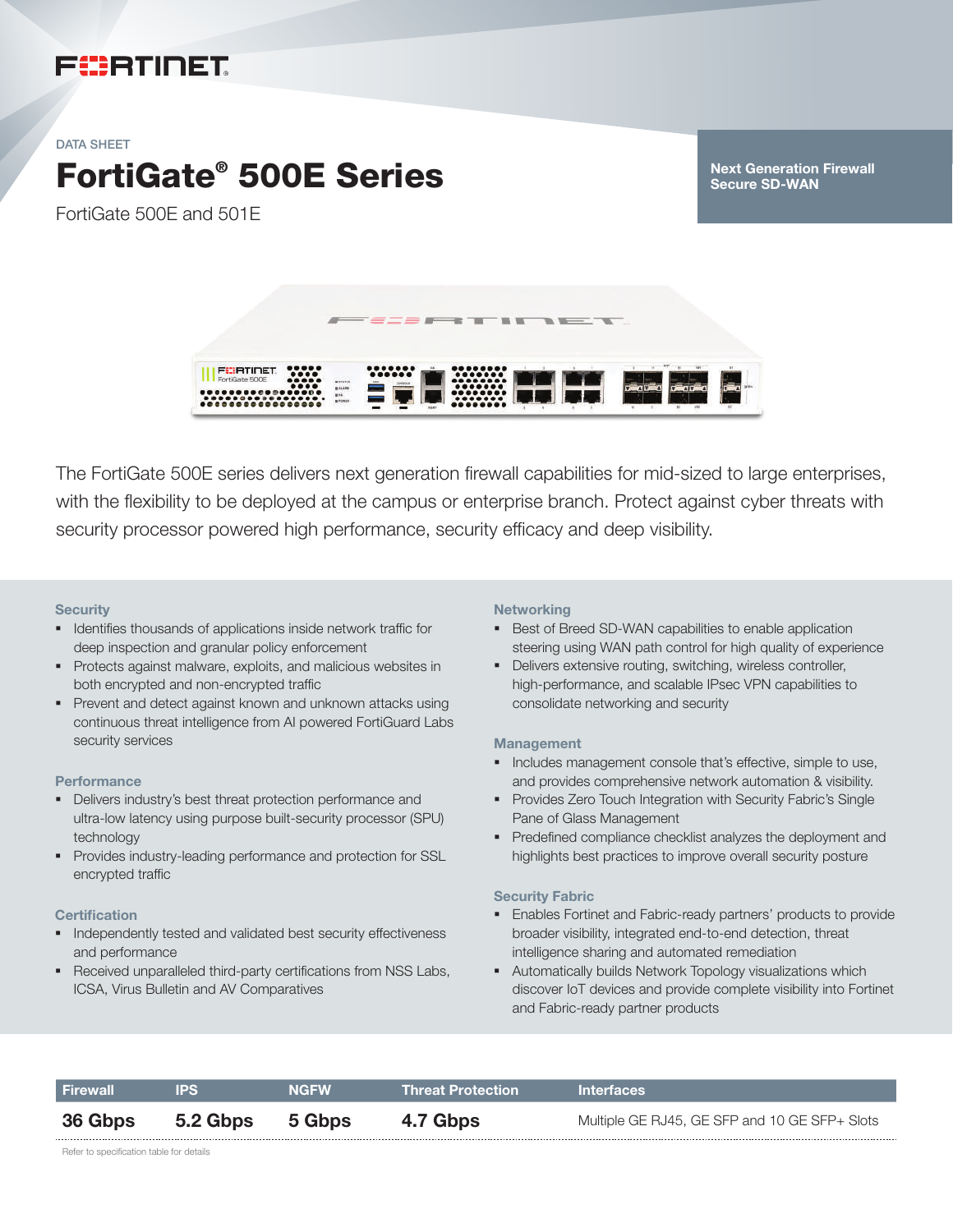### Deployment



Next Generation Firewall (NGFW)

- Reduce complexity by combining threat protection security capabilities into single high-performance network security appliance
- § Identify and stop threats with powerful intrusion prevention beyond port and protocol that examines the actual applications in your network traffic
- § Delivers industry's highest SSL inspection performance using industry-mandated ciphers while maximizing ROI
- § Proactively blocks newly discovered sophisticated attacks in real-time with advanced threat protection



- Secure direct Internet access for Cloud applications for improved latency and reduce WAN cost spending
- § High-performance and cost-effective threat protection capabilities
- WAN Path Controller and Link Health Monitoring for better application performance
- **•** Security Processor powered industry's best IPsec VPN and SSL Inspection performance
- § Simplified Management and Zero-Touch deployment



FortiGate 500E/501E deployment in Campus (NGFW)



FortiGate 500E/501E deployment in Enterprise Branch (Secure SD-WAN)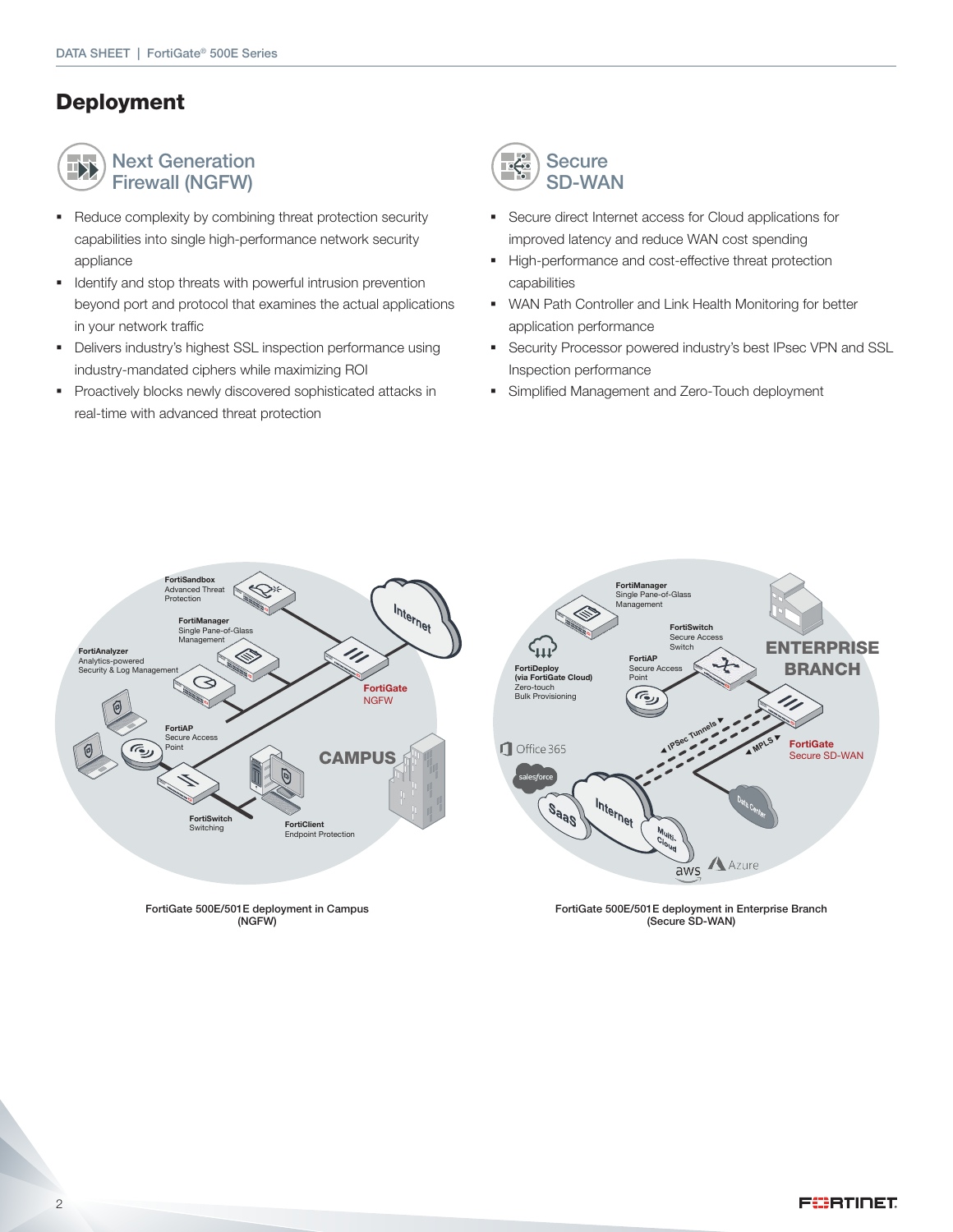### **Hardware**

### FortiGate 500E/501E





### **Interfaces**

- 1. USB Port
- 2. Console Port
- 3. 2x GE RJ45 MGMT/HA Ports
- 4. 8x GE RJ45 Ports
- 5. 8x GE SFP Slots
- 6. 2x 10 GE SFP+ Slots

### Powered by SPU

- Custom SPU processors deliver the power you need to detect malicious content at multi-Gigabit speeds
- 13 **SPU**
- § Other security technologies cannot protect against today's wide range of content- and connection-based threats because they rely on general-purpose CPUs, causing a dangerous performance gap
- § SPU processors provide the performance needed to block emerging threats, meet rigorous third-party certifications, and ensure that your network security solution does not become a network bottleneck

### Network Processor

Fortinet's new, breakthrough SPU NP6 network processor works inline with FortiOS functions delivering:

- § Superior firewall performance for IPv4/IPv6, SCTP and multicast traffic with ultra-low latency down to 2 microseconds
- § VPN, CAPWAP and IP tunnel acceleration
- § Anomaly-based intrusion prevention, checksum offload and packet defragmentation
- § Traffic shaping and priority queuing

#### Content Processor

Fortinet's new, breakthrough SPU CP9 content processor works outside of the direct flow of traffic and accelerates the inspection of computationally intensive security features:

- **Enhanced IPS performance with unique capability of full** signature matching at ASIC
- **SSL Inspection capabilities based on the latest industry** mandated cipher suites
- **Encryption and decryption offloading**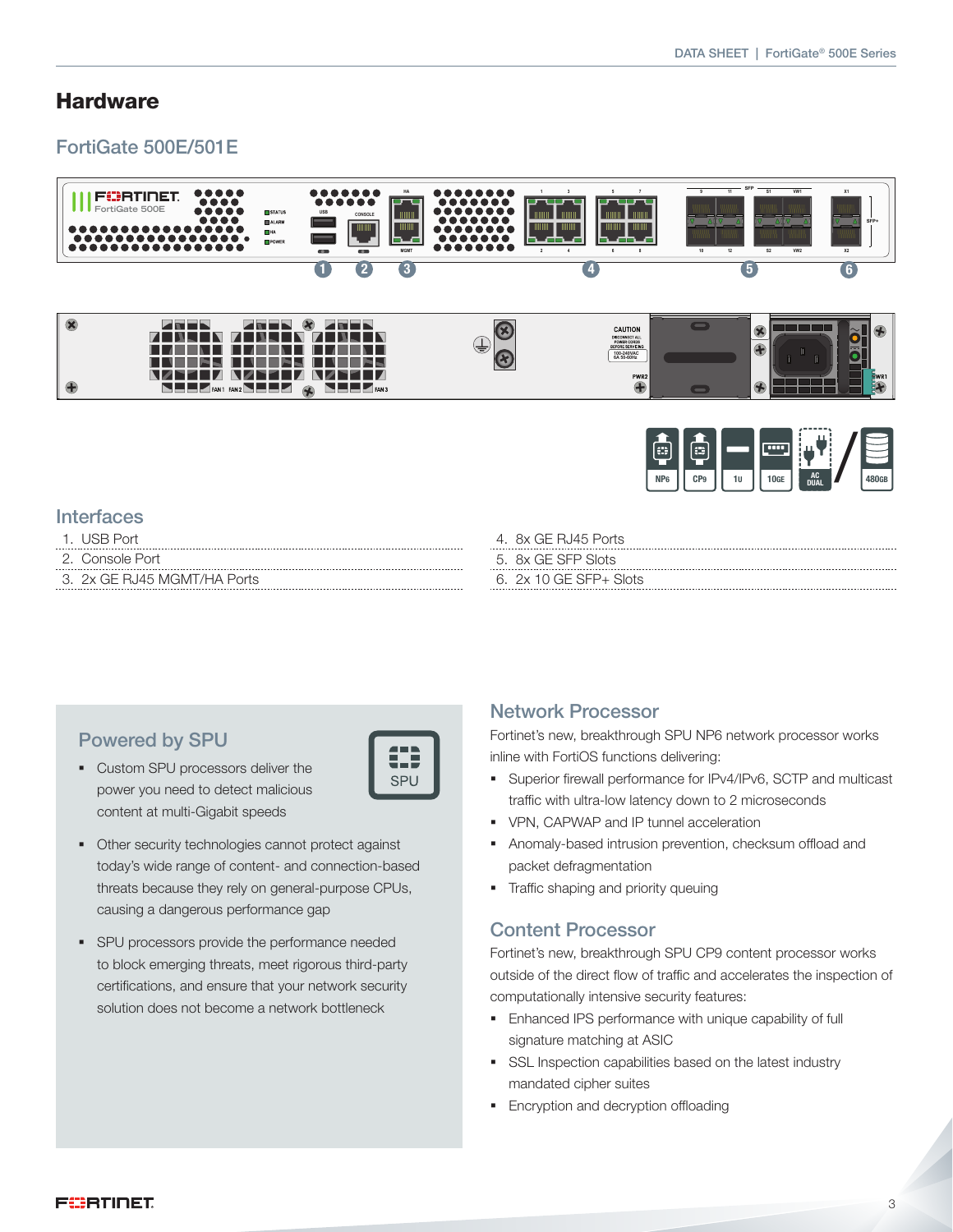## Fortinet Security Fabric

### Security Fabric

The Security Fabric delivers broad visibility, integrated AI-driven breach prevention, and automated operations, orchestration, and response across all Fortinet and its ecosystem deployments. It allows security to dynamically expand and adapt as more and more workloads and data are added. Security seamlessly follows and protects data, users, and applications as they move between IoT, devices, and cloud environments throughout the network. All this is ties together under a single pane of glass management for significantly thereby delivering leading security capabilities across your entire environment while also significantly reducing complexity.

FortiGates are the foundation of Security Fabric, expanding security via visibility and control by tightly integrating with other Fortinet security products and Fabric-Ready Partner solutions.

### FortiOS

Control all security and networking capabilities across the entire FortiGate platform with one intuitive operating system. Reduce complexity, costs, and response time with a truly consolidated next-generation security platform.



# **Services**



### FortiGuard™ Security Services

FortiGuard Labs offers real-time intelligence on the threat landscape, delivering comprehensive security updates across the full range of Fortinet's solutions. Comprised of security threat researchers, engineers, and forensic specialists, the team collaborates with the world's leading threat monitoring organizations and other network and security vendors, as well as law enforcement agencies.



- § A truly consolidated platform with a single OS and pane-of-glass for all security and networking services across all FortiGate platforms.
- § Industry-leading protection: NSS Labs Recommended, VB100, AV Comparatives, and ICSA validated security and performance. Ability to leverage latest technologies such as deception-based security.
- § Control thousands of applications, block the latest exploits, and filter web traffic based on millions of real-time URL ratings in addition to true TLS 1.3 support.
- Prevent, detect, and mitigate advanced attacks automatically in minutes with integrated AI-driven breach prevention and advanced threat protection.
- Fulfil your networking needs with extensive routing, switching, and SD-WAN capabilities along with intent-based segmentation.
- § Utilize SPU hardware acceleration to boost security capability performance.



### FortiCare™ Support Services

Our FortiCare customer support team provides global technical support for all Fortinet products. With support staff in the Americas, Europe, Middle East, and Asia, FortiCare offers services to meet the needs of enterprises of all sizes.

> For more information, please refer to forti.net/fortiguard л and forti.net/forticare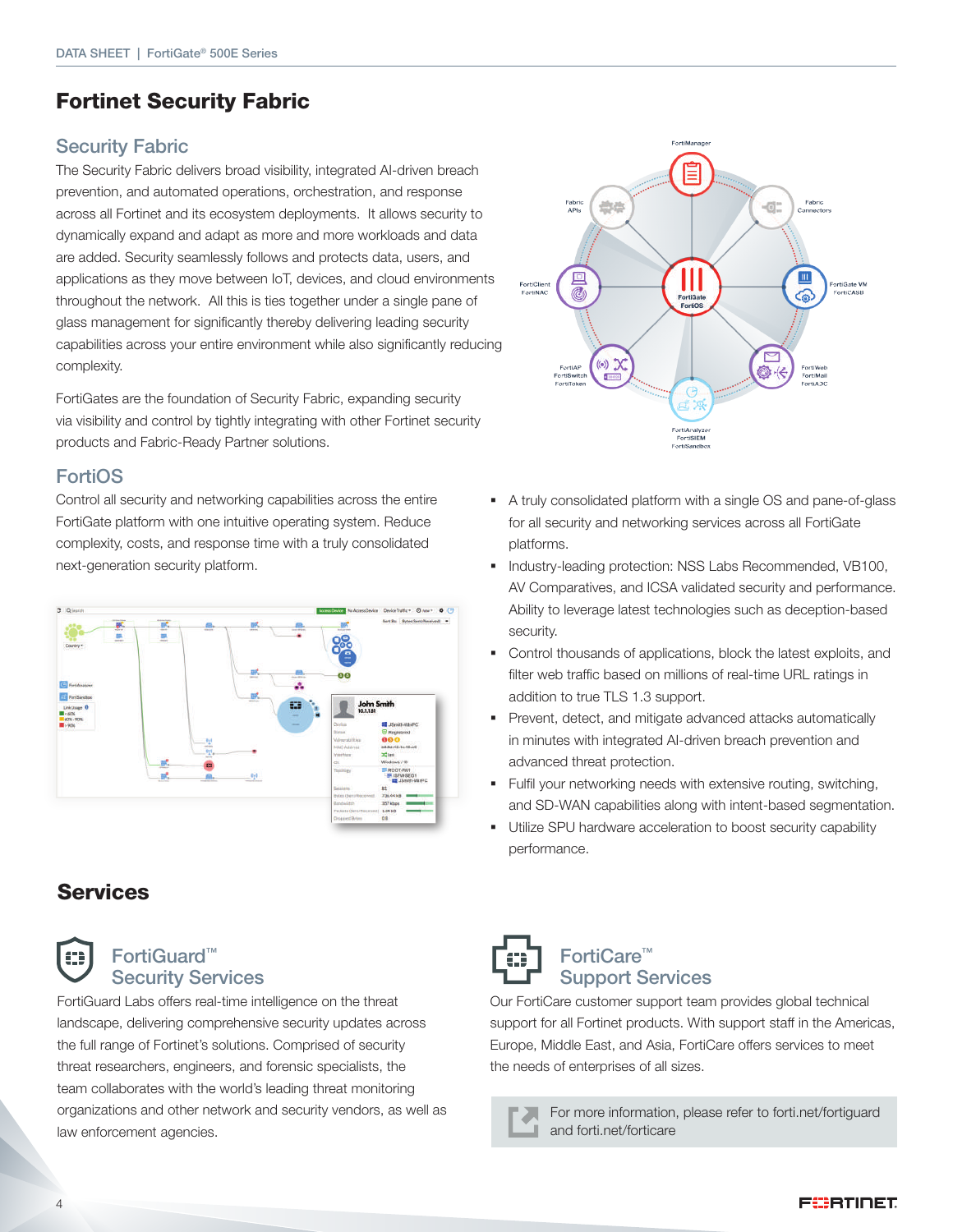# **Specifications**

|                                                                    | <b>FORTIGATE 500E</b> | <b>FORTIGATE 501E</b>                     |  |  |  |
|--------------------------------------------------------------------|-----------------------|-------------------------------------------|--|--|--|
| <b>Interfaces and Modules</b>                                      |                       |                                           |  |  |  |
| 10 GE SFP+ Slots                                                   |                       | 2                                         |  |  |  |
| <b>GE RJ45 Interfaces</b>                                          | 8                     |                                           |  |  |  |
| <b>GE SFP Slots</b>                                                | 8                     |                                           |  |  |  |
| <b>GE RJ45 Management Ports</b>                                    | $\overline{a}$        |                                           |  |  |  |
| <b>USB Ports</b>                                                   | $\overline{c}$        |                                           |  |  |  |
| RJ45 Console Port                                                  | 1                     |                                           |  |  |  |
| <b>Local Storage</b>                                               | <b>NIL</b>            | 2x 240 GB SSD                             |  |  |  |
| <b>Included Transceivers</b>                                       | 2x SFP (SX 1 GE)      |                                           |  |  |  |
| System Performance - Enterprise Traffic Mix                        |                       |                                           |  |  |  |
| IPS Throughput <sup>2</sup>                                        | 5.2 Gbps              |                                           |  |  |  |
| NGFW Throughput <sup>2,</sup>                                      | 5 Gbps                |                                           |  |  |  |
| Threat Protection Throughput <sup>2,5</sup>                        | 4.7 Gbps              |                                           |  |  |  |
| <b>System Performance and Capacity</b>                             |                       |                                           |  |  |  |
| IPv4 Firewall Throughput                                           | 36 / 36 / 22 Gbps     |                                           |  |  |  |
| (1518 / 512 / 64 byte, UDP)                                        |                       |                                           |  |  |  |
| IPv6 Firewall Throughput                                           | 36 / 36 / 22 Gbps     |                                           |  |  |  |
| (1518 / 512 / 64 byte, UDP)                                        |                       |                                           |  |  |  |
| Firewall Latency (64 byte, UDP)                                    | $2 \mu s$             |                                           |  |  |  |
| Firewall Throughput (Packet per Second)                            |                       | 33 Mpps                                   |  |  |  |
| Concurrent Sessions (TCP)                                          |                       | 8 Million                                 |  |  |  |
| New Sessions/Second (TCP)                                          | 300,000               |                                           |  |  |  |
| <b>Firewall Policies</b>                                           | 10,000                |                                           |  |  |  |
| IPsec VPN Throughput (512 byte) 1                                  | 20 Gbps               |                                           |  |  |  |
| Gateway-to-Gateway IPsec VPN Tunnels                               | 2,000                 |                                           |  |  |  |
| Client-to-Gateway IPsec VPN Tunnels                                |                       | 50,000                                    |  |  |  |
| <b>SSL-VPN Throughput</b>                                          |                       | 5 Gbps                                    |  |  |  |
| <b>Concurrent SSL-VPN Users</b>                                    | 10,000                |                                           |  |  |  |
| (Recommended Maximum, Tunnel Mode)                                 |                       |                                           |  |  |  |
| SSL Inspection Throughput (IPS, avg. HTTPS) <sup>3</sup>           |                       | 5.7 Gbps                                  |  |  |  |
| SSL Inspection CPS (IPS, avg. HTTPS) <sup>3</sup>                  |                       | 3,500                                     |  |  |  |
| <b>SSL Inspection Concurrent Session</b><br>(IPS, avg. HTTPS) $^3$ | 800,000               |                                           |  |  |  |
| Application Control Throughput (HTTP 64K) <sup>2</sup>             | 14 Gbps               |                                           |  |  |  |
| CAPWAP Throughput (1444 byte, UDP)                                 |                       | 18 Gbps                                   |  |  |  |
| Virtual Domains (Default / Maximum)                                |                       | 10/10                                     |  |  |  |
| Maximum Number of FortiSwitches Supported                          |                       | 48                                        |  |  |  |
| Maximum Number of FortiAPs (Total / Tunnel)                        |                       | 512 / 256                                 |  |  |  |
| <b>Maximum Number of FortiTokens</b>                               | 5,000                 |                                           |  |  |  |
| Maximum Number of Registered Endpoints                             | 2,000                 |                                           |  |  |  |
| <b>High Availability Configurations</b>                            |                       | Active-Active, Active-Passive, Clustering |  |  |  |

|                                                 | <b>FORTIGATE 500E</b>                                              | <b>FORTIGATE 501E</b> |  |  |
|-------------------------------------------------|--------------------------------------------------------------------|-----------------------|--|--|
| <b>Dimensions and Power</b>                     |                                                                    |                       |  |  |
| Height x Width x Length (inches)                | 1.75 x 17.0 x 15.0                                                 |                       |  |  |
| Height x Width x Length (mm)                    | 44.45 x 432 x 380                                                  |                       |  |  |
| Weight                                          | 16.1 lbs (7.3 kg) 16.6 lbs (7.5 kg)                                |                       |  |  |
| Form Factor                                     | 1 RU                                                               |                       |  |  |
| Power Consumption (Average / Maximum)           | 95 W / 193 W 105 W / 200 W                                         |                       |  |  |
| Power Source                                    | 100-240V 60-50Hz                                                   |                       |  |  |
| Current (Maximum)                               | 6A<br>.                                                            |                       |  |  |
| <b>Heat Dissipation</b>                         | 613 BTU/h                                                          |                       |  |  |
| Redundant Power Supplies (Hot Swappable)        | optional                                                           |                       |  |  |
| <b>Operating Environment and Certifications</b> |                                                                    |                       |  |  |
| <b>Operating Temperature</b>                    | 32-104°F (0-40°C)                                                  |                       |  |  |
| Storage Temperature                             | -31-158°F (-35-70°C)                                               |                       |  |  |
| Humidity                                        | 10-90% non-condensing                                              |                       |  |  |
| Noise Level                                     | 43 dBA                                                             |                       |  |  |
| <b>Operating Altitude</b>                       | Up to 7,400 ft (2,250 m)                                           |                       |  |  |
| Compliance                                      | FCC Part 15 Class A, C-Tick, VCCI, CE, UL/cUL, CB                  |                       |  |  |
| Certifications<br>                              | ICSA Labs: Firewall, IPsec, IPS, Antivirus, SSL-VPN;<br>USGv6/IPv6 |                       |  |  |

Note: All performance values are "up to" and vary depending on system configuration.

1. IPsec VPN performance test uses AES256-SHA256.

2. IPS (Enterprise Mix), Application Control, NGFW and Threat Protection are measured with Logging enabled.

- 3. SSL Inspection performance values use an average of HTTPS sessions of different cipher suites.
- 4. NGFW performance is measured with Firewall, IPS and Application Control enabled.
- 5. Threat Protection performance is measured with Firewall, IPS, Application Control and Malware Protection enabled.